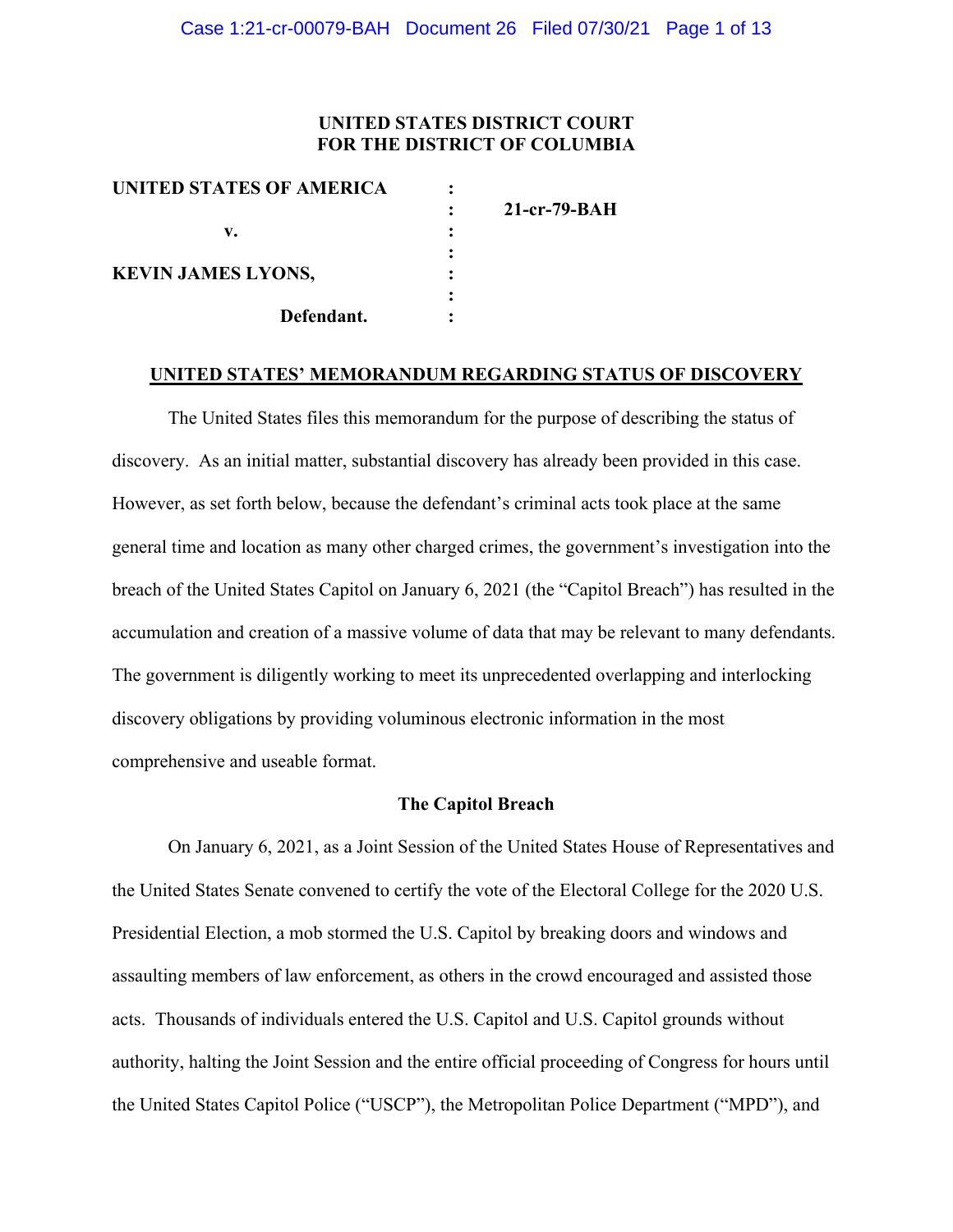## Case 1:21-cr-00079-BAH Document 26 Filed 07/30/21 Page 2 of 13

other law enforcement agencies from the city and surrounding region were able to clear the Capitol of rioters and to ensure the safety of elected officials. This event in its entirety is hereinafter referred to as the "Capitol Breach."

Last month, a grand jury for the District of Columbia returned a Superseding Indictment charging Defendant with one felony and five misdemeanors. Specifically, Lyons is charged with Obstruction and Aiding and Abetting in violation of Title 18, U.S.C. §§ 1512(c)(2) and 2, Entering and Remaining in a Restricted Building or Grounds in violation of Title 18, U.S.C. § 1752(a)(1), Disorderly and Disruptive Conduct in a Restricted Building or Grounds in violation of f Title 18, U.S.C. § 1752(a)(2), Entering and Remaining in Certain Rooms in the Capitol Building in violation of Title 40, U.S.C. § 5104(e)(2)(C), Disorderly Conduct in a Capitol Building in violation of Title 40, U.S.C. § 5104(e)(2)(D), and Parading, Demonstrating, or Picketing in a Capitol Building in violation of Title 40, U.S.C.  $\S 5104(e)(2)(G)$ .

### **Scope of Investigation**

The investigation and prosecution of the Capitol Breach will be the largest in American history, both in terms of the number of defendants prosecuted and the nature and volume of the evidence. In the six months since the Capitol was breached, over 500 individuals located throughout the nation have been charged with a multitude of criminal offenses, including but not limited to conspiracy, tampering with documents or proceedings, destruction and theft of government property, obstruction of law enforcement during civil disorder, assaults on law enforcement, obstruction of an official proceeding, engaging in disruptive or violent conduct in the Capitol or on Capitol grounds, and trespass. There are investigations open in 55 of the Federal Bureau of Investigation's 56 field offices.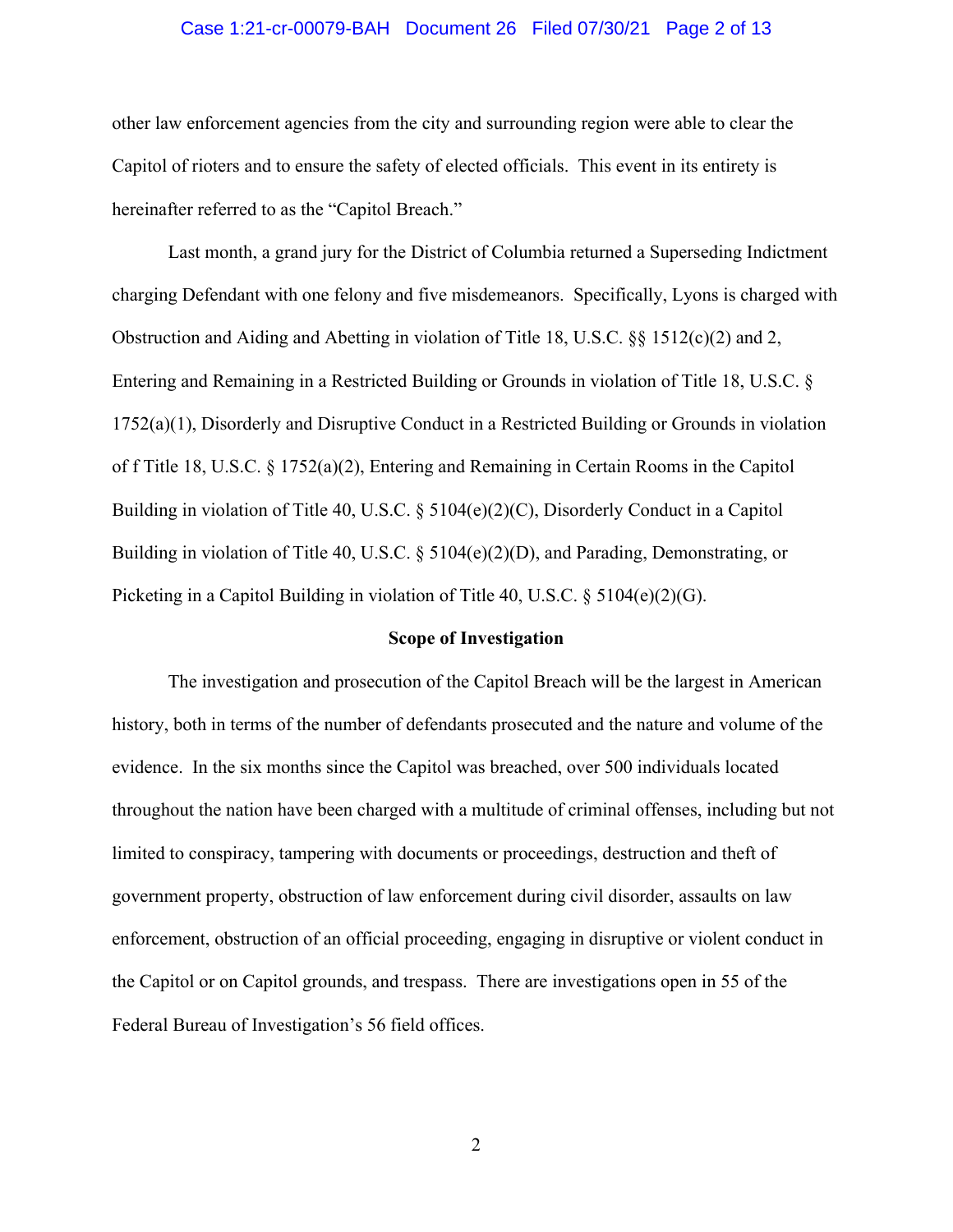## **Voluminous Materials Accumulated**

The government has accumulated voluminous materials that may contain discoverable

information for many, if not all, defendants. An illustrative list of materials accumulated by the

government includes:

- o Thousands of hours of closed-circuit video ("CCV") from sources including the USCP, MPD, and United States Secret Service, and several hundred MPD Automated Traffic Enforcement camera videos;
- o Footage from Cable-Satellite Public Affairs Network (C-SPAN) and other members of the press;
- o Thousands of hours of body worn camera ("BWC") footage from MPD, Arlington County Police Department, Montgomery County Police Department, Fairfax County Police Department, and Virginia State Police;
- o Radio transmissions, event chronologies, and, to a limited extent, Global Positioning Satellite ("GPS") records for MPD radios;
- o Hundreds of thousands of tips, including at least 237,000 digital media tips;
- o Location history data for thousands of devices present inside the Capitol (obtained from a variety of sources including two geofence search warrants and searches of ten data aggregation companies);
- o Subscriber and toll records for hundreds of phone numbers;
- o Cell tower data for thousands of devices that connected to the Capitol's interior Distributed Antenna System (DAS) during the Capitol Breach (obtained from the three major telephone companies);
- o A collection of over one million Parler posts, replies, and related data;
- o A collection over one million Parler videos and images (approximately 20 terabytes of data);
- o Damage estimates from multiple offices of the U.S. Capitol;
- o A multitude of digital devices and Stored Communication Act ("SCA") accounts; and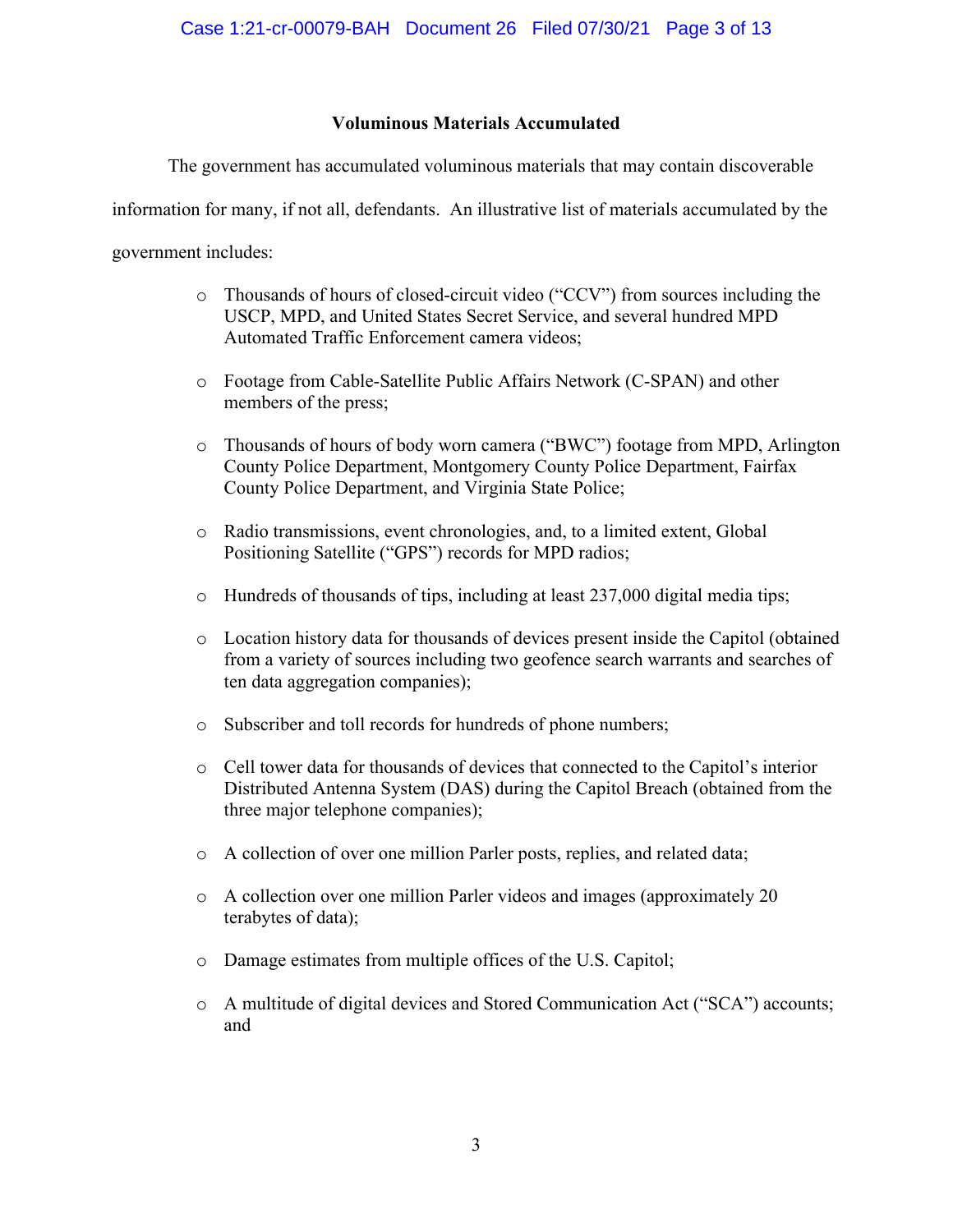o Responses to grand jury subpoenas, of which over 6,000 have been issued, seeking documents such as financial records, telephone records, electronic communications service provider records, and travel records.

We are still collecting and assembling materials from the numerous entities who were involved in the response to the Breach, and we are still investigating – which means the amount of data (phones, devices, legal process, investigative memoranda) is growing.

## **Voluminous Legal Process and Investigative Memoranda**

In addition to the materials collected, tens of thousands of documents have been generated in furtherance of the investigation, to include interviews of subjects, witnesses, tipsters and officers; investigations into allegations concerning officer conduct on January 6; source reports; evidence collection reports; evidence analysis reports; chain-of-custody documents; legal documents including preservation letters, subpoenas, 2703(d) orders, consent forms, and search warrants; and memoranda of investigative steps taken to evaluate leads or further investigations.

#### **Interrelated Crimes and Discovery**

The Capitol Breach involves thousands of individuals inside and outside the Capitol, many of whom overwhelmed and assaulted police. (According to a Washington Post analysis of the events, "the mob on the west side eventually grew to at least 9,400 people, outnumbering officers by more than 58 to one.") *See* 

*https://www.washingtonpost.com/investigations/interactive/2021/dc-police-records-capitolriot/?itid=sf\_visual-forensics*. The cases clearly share common facts, happening in generally the same place and at the same time. Every single person charged, at the very least, contributed to the inability of Congress to carry out the certification of our Presidential election.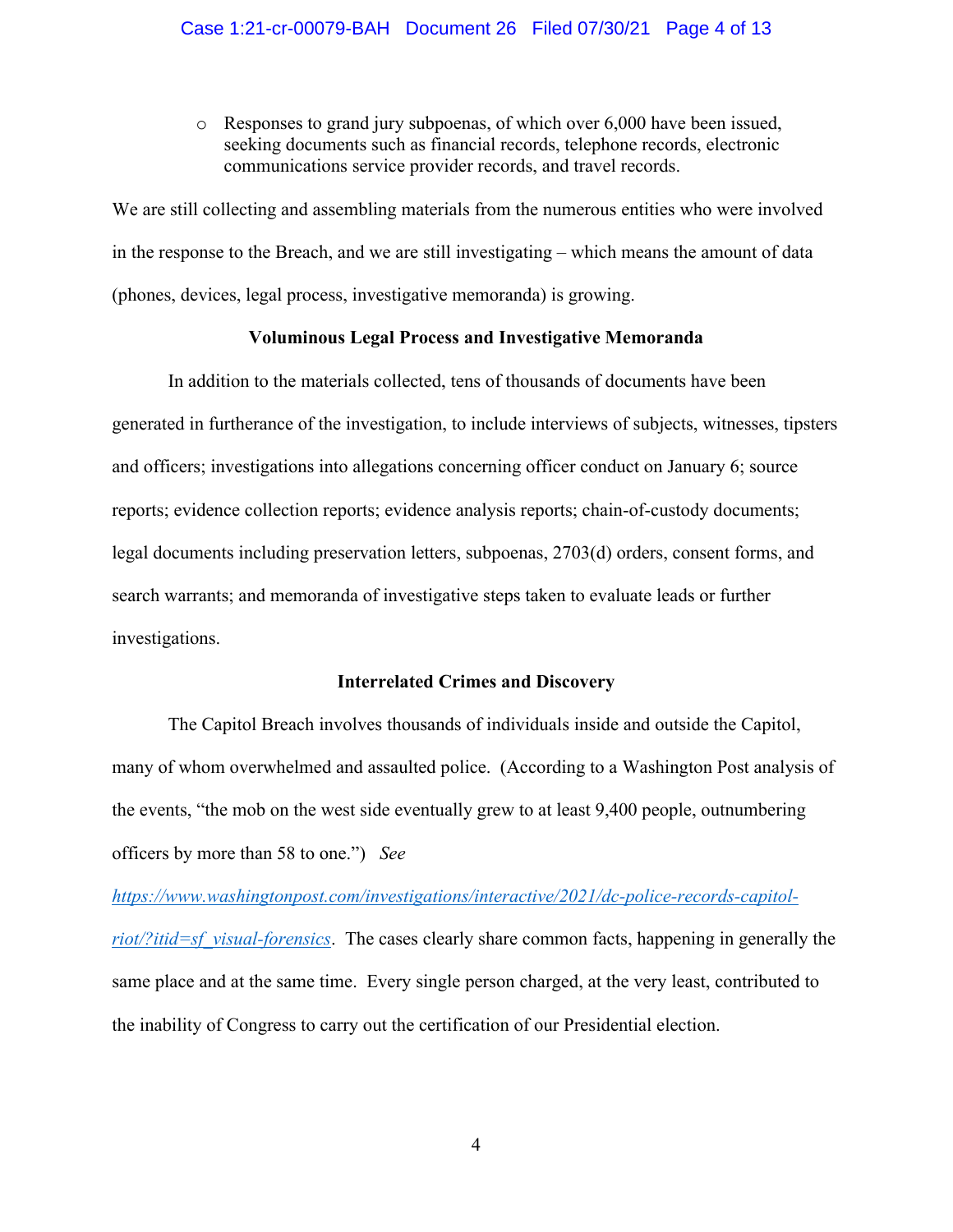## Case 1:21-cr-00079-BAH Document 26 Filed 07/30/21 Page 5 of 13

These circumstances have spawned a situation with overlapping and interlocking discovery obligations. Many defendants may be captured in material that is not immediately obvious and that requires both software tools and manual work to identify, such as video and photos captured in the devices and SCA accounts of other subjects. Accordingly, the defense is generally entitled to review all video or photos of the breach whether from CCV, BWC or searches of devices and SCA accounts. Notably, we have received a number of defense requests for access to such voluminous information, and requests for the government to review the entirety of the law enforcement files related to this investigation. For example, in support of a motion to compel access to all of the footage, one such counsel stated:

The events of January 6, 2021 were memorialized to an extent rarely, if ever, experienced within the context of federal criminal cases. The Government itself has a wealth of surveillance video footage. Virtually every attendee in and around the Capitol on January 6, 2021 personally chronicled the events using their iPhone or other similar video device. Many of the attendees posted their video on one or more social media platforms. Many held their videos close to their vests resulting in little if any publication of same. News media outlets from around the world captured video footage. Independent media representative from around the world captured video footage. Intelligence and law enforcement personnel present at the Capitol on January 6, 2021 also captured video footage of events of the day. By the Government's own admission, the Government has an overwhelming amount of video footage of the events of January 6, 2021. During the handlings of January 6 cases, the Government has garnered and continues to garner access to added video footage from, among other sources, the general public and the defendants themselves. *Upon information and belief, the Government is not capable of vetting, cataloging and determining materiality of the video footage such as to ensure that disclosure of same is timely made in all cases to which the footage is material for disclosure purposes.* The "information and belief" in this regard is a function of the undersigned counsel's personal knowledge relative to footage given to the Government, familiarity with other January 6 cases both as counsel for other January 6 defendants and as counsel familiar with other counsel representing January 6 defendants and the understanding that the footage provided to the Government does not appear to have been produced to other defendants whose cases warrant similar disclosure by the Government of material evidence. *Defendant has requested the Government confirm whether there is a single repository for all video footage amassed relative to the events at the Capitol on January 6, 2021 and, further, has requested access to same for inspection and*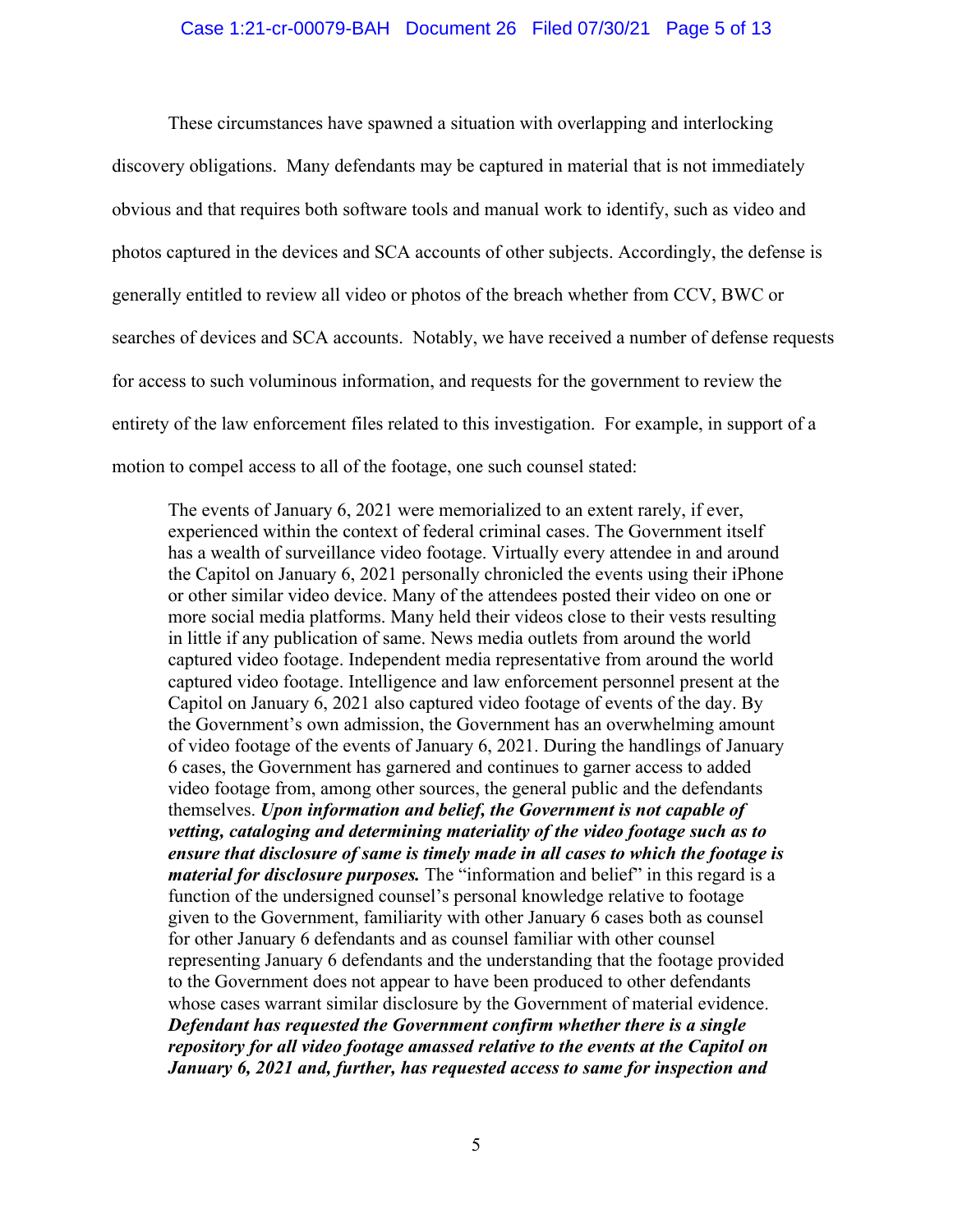## *examination for determination of materiality and disclosure of the Government's protocol to determine materiality.*

*United States v. Jacob Chansley*, 21-cr-00003 (RCL) (Document No. 58)(emphasis added). Examples of additional similar discovery requests we have received in Capitol Breach cases are quoted in Exhibit A, attached hereto.

## **Early Establishment of Discovery Team**

Shortly after the Capitol Breach, the U.S. Attorney's Office established a Capitol Breach Discovery Team to create and implement a process for the production of discovery in January 6 cases. The Discovery Team is staffed by federal prosecutors who have experience in managing complex investigations involving voluminous materials, Department of Justice experts in project management and electronic discovery management, and a lead discovery agent from the Federal Bureau of Investigation. Members of the Discovery Team consult regularly with Department of Justice subject matter experts, including Associate Deputy Attorney General and National Criminal Discovery Coordinator Andrew Goldsmith. As discussed further below, members of the Discovery Team also meet and confer on a regular basis with Federal Public Defender ("FPD") leadership and electronic discovery experts.

#### **Recognition of Need for Vendor Promptly Addressed**

Following the Capitol Breach, the United States recognized that due to the nature and volume of materials being collected, the government would require the use of an outside contractor who could provide litigation technology support services to include highly technical and specialized data and document processing and review capabilities. The government drafted a statement of work, solicited bids, evaluated them, and selected a vendor. This was an unprecedented undertaking which required review at the highest levels of the Department of Justice and was accomplished as quickly as possible.

6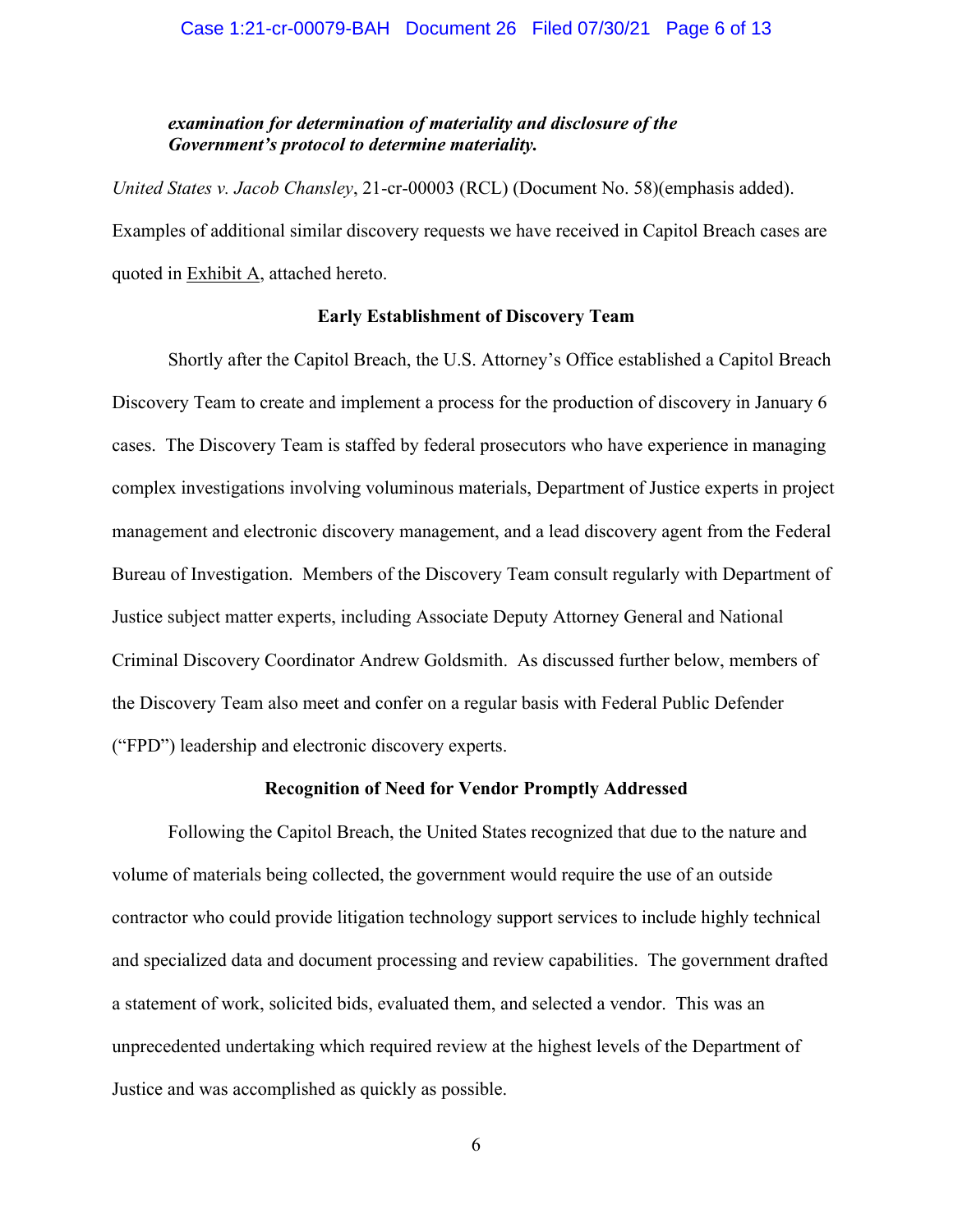### Case 1:21-cr-00079-BAH Document 26 Filed 07/30/21 Page 7 of 13

On or about May 28, 2021, the government contracted Deloitte Financial Advisory Services, LLP ("Deloitte"), a litigation support vendor with extensive experience providing complex litigation technology services, to assist in document processing, review and production of materials related to the Capitol Breach. As is required here, Deloitte furnishes secure, complex, and highly technical expertise in scanning, coding, digitizing, and performing optical character recognition – as well as processing, organizing, and ingesting a large volume of Electronically Stored Information ("ESI") and associated metadata in document review platforms – which is vital to the United States' ability to review large data/document productions and is essential to our ability to prosecute these cases effectively.

## **Implementation of Contract with Deloitte**

We have already begun transferring a large volume of materials to Deloitte (as of July 7, 2021, over 200 disks of data and 34,000 USCP records), who is populating the database. Specific processing workflows and oversight are being established between the United States Attorney's Office and the vendor. We have already coordinated with Deloitte to use various tools to identify standard categories of Personal Identifying Information ("PII") and to redact them. Once the database is accessible, we will begin systematically reviewing materials for potentially discoverable information, tagging when possible (e.g., video by a location or type of conduct, interviews describing a particular event), and redacting when necessary. Among other things, the vendor is also building a master evidence tracker to assist us in keeping records of what is provided to us and what is ultimately produced, which is part of our approach to a defensible discovery protocol.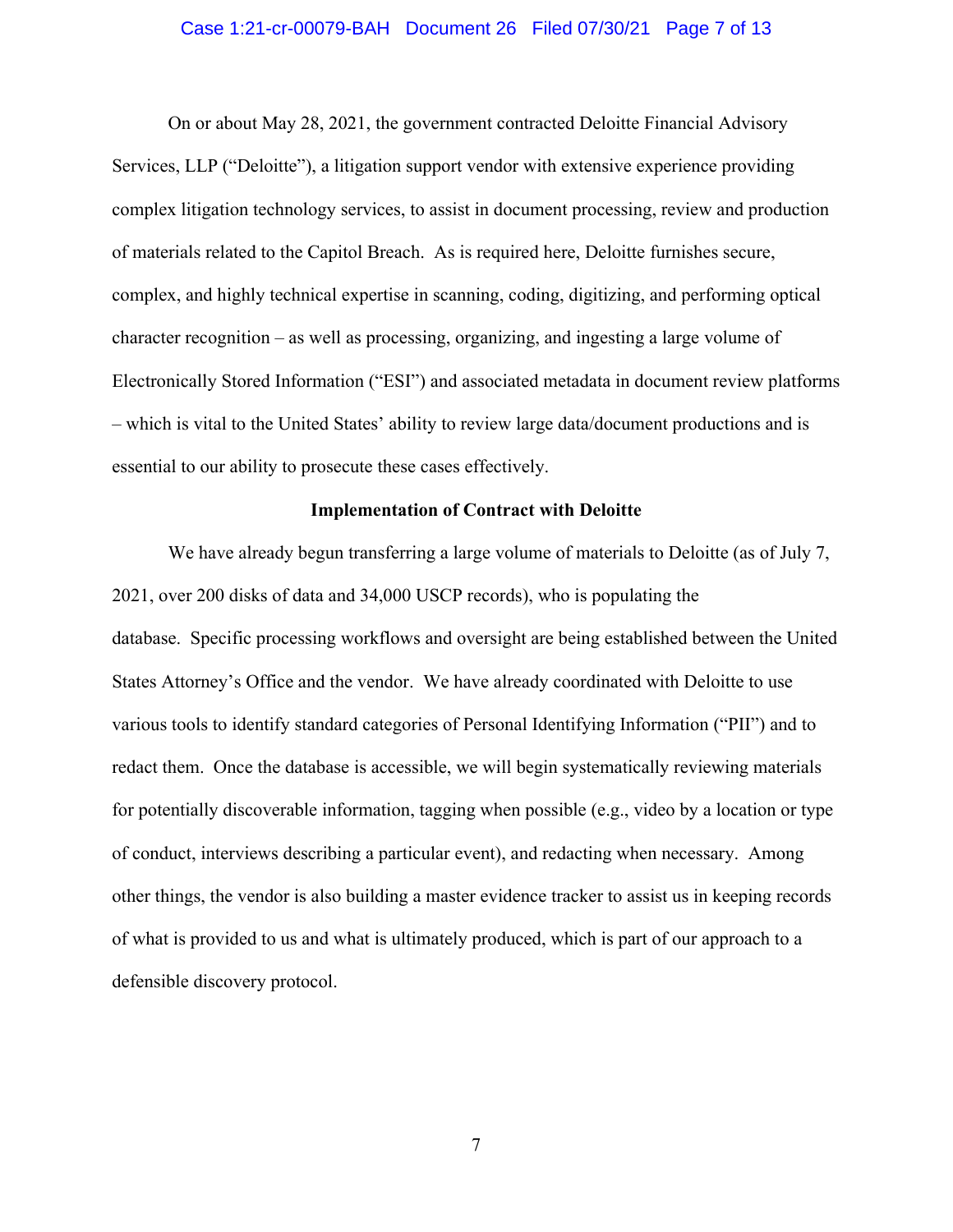## **Systematic Reviews of Voluminous Materials**

We are implementing and continuing to develop processes and procedures for ensuring that voluminous materials have been and will continue to be systematically reviewed for information that, *inter alia,* may be material to the defense, e.g.:

- o Comparing all known identifiers of any charged defendant against tips, Parler data, ad tech data, cell tower data, and geofence data; and
- o Searching all visual media (such as CCV, BWC, social media or device search results) – the collection of which grows on a regular basis – against known images of charged defendants.

## **Certain Specific Defense Requests**

Multiple defense counsel have inquired about investigations into officers who were *alleged* to have been complicit in the January 6 Capitol Breach. We have received copies of investigations into officer conduct, have finished reviewing them, and plan to disclose the relevant materials shortly.

## **Discovery Already Provided**

In this case, the United States already has disclosed the most directly relevant materials to Lyons. Since early May 2021, the United States has turned over all witness and tipster reports and notes and attachments, where applicable, screenshots from Lyons' social media account, open source video of Lyons, a report of Lyons' interview with law enforcement, links and copies of YouTube videos Lyons took while at the Capitol, results of records checks of Lyons' known identifiers, social media account subscriber records, all grand jury materials, search warrant documentation for a social media account and the search of Lyons' home, car, and person, evidence lists and photographs from those searches, copies of the full social media return, a report discussing the social media account's return, copies of scoped materials from Lyons' two cellular telephones, images used to identify Lyons, reports detailing items stolen from within the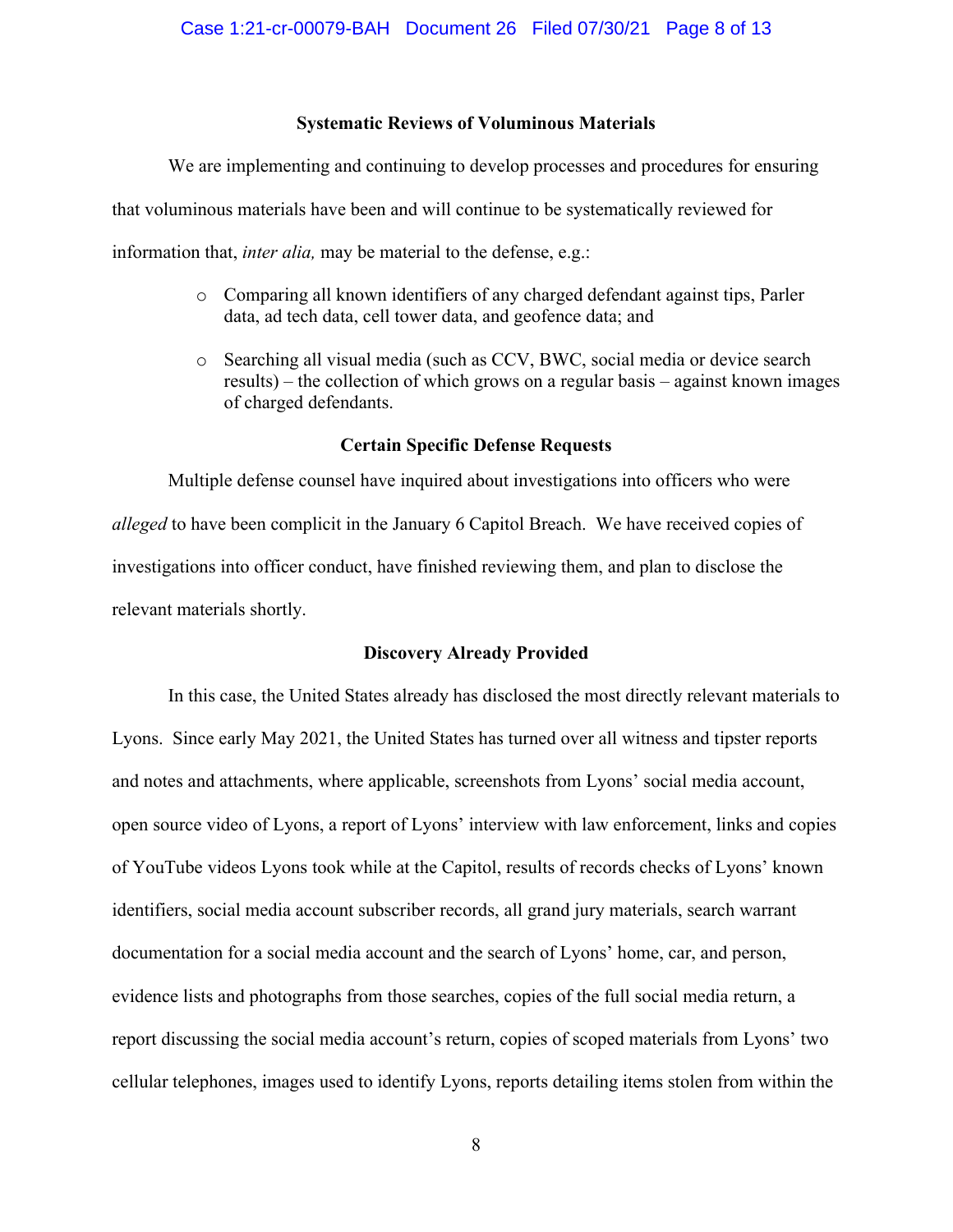## Case 1:21-cr-00079-BAH Document 26 Filed 07/30/21 Page 9 of 13

Speaker of the House's office, and reports of extractions or attempts to extract electronic evidence from seized devices. We have also already arranged six opportunities for defense counsel and an investigator to walk through the crime scene, which required the USCP to obtain the approval of many different Congressional offices to obtain access to various areas that are relevant to the charges being brought. Defense counsel has confirmed his availability to attend a tour on Saturday, August 14, 2021.

### **Complexities Require Careful Consideration**

Producing discovery in a meaningful manner and balancing complex legal-investigative and technical difficulties takes time. We want to ensure that all defendants obtain meaningful access to voluminous information that may contain exculpatory material, and that we do not overproduce or produce in a disorganized manner. That means we will review thousands of investigative memoranda, even if there is a likelihood they are purely administrative and not discoverable, to ensure that disclosures are appropriate.

#### *Legal-Investigative Considerations*

We must also carefully ensure we are adequately protecting the privacy and security interests of witnesses and subjects from whom those materials were derived. For example, we cannot allow a defendant's PII to be disseminated – without protection – to hundreds of others. Similarly, we cannot allow personal contact information for Congressional members, staffers, and responding police officers – targets and victims of these crimes – whose phones may have connected to the Capitol's DAS network to inadvertently be produced. We also must protect Law Enforcement Sensitive materials by ensuring they are carefully reviewed for discoverability and, if they are discoverable, that they are disclosed in an appropriate manner. We continue to develop workable paradigm for disclosing a vast amount of Capitol CCV while ensuring that the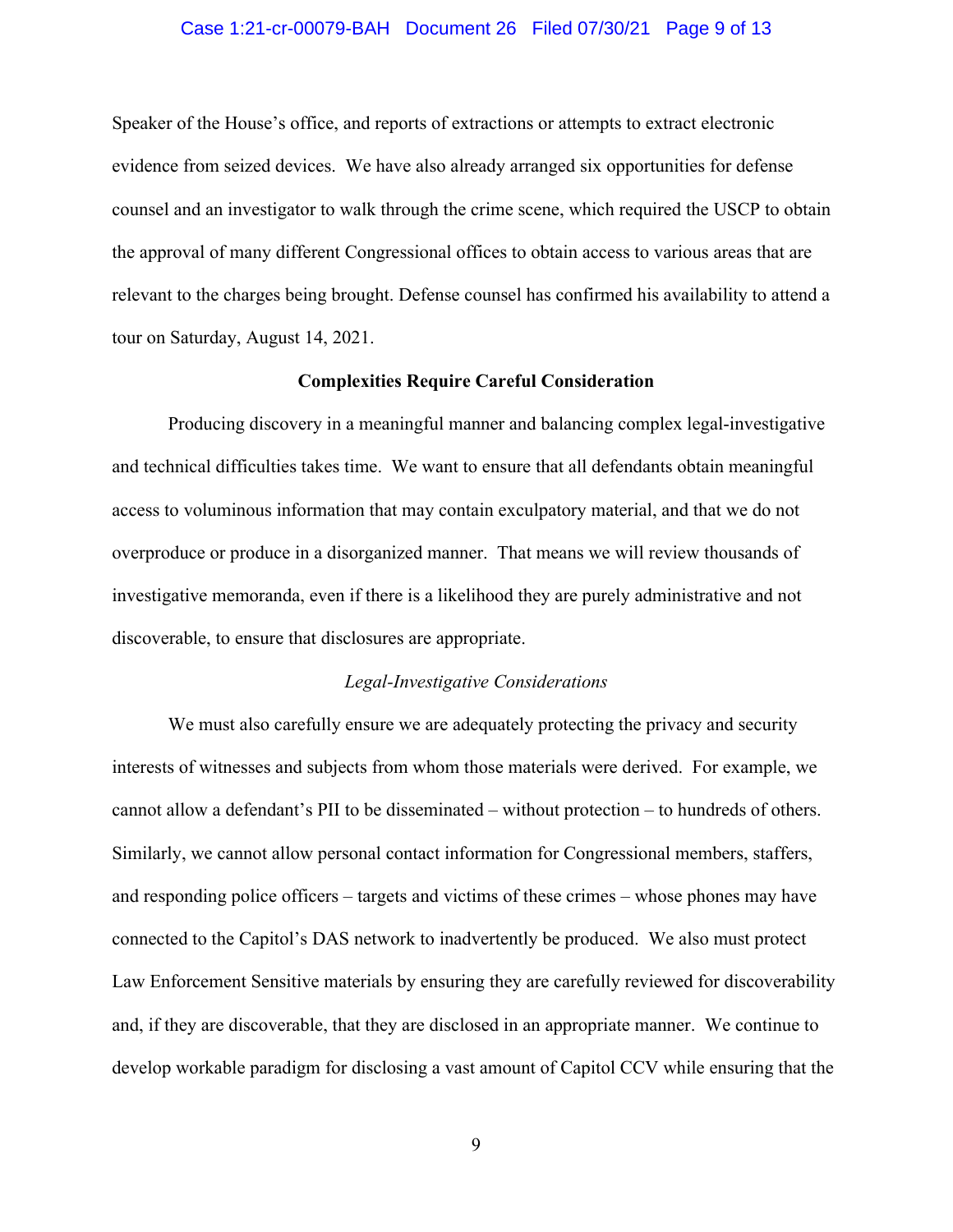## Case 1:21-cr-00079-BAH Document 26 Filed 07/30/21 Page 10 of 13

Capitol's security is maintained. We are also scrupulously honoring defendants' attorney-client privilege by employing a filter team that is continually reviewing devices and accounts for potentially privileged communications.

## *Technological Considerations*

A large volume of the information that has been collected consists of ESI. ESI frequently contains significant metadata that may be difficult to extract and produce if documents are not processed using specialized techniques. Metadata is information about an electronic document and can describe how, when and by whom ESI was created, accessed, modified, formatted, or collected. In the case of a document created with a word processing program, for example, metadata may include the author, date created, and date last accessed. In the case of video footage, metadata may identify the camera that was used to capture the image, or the date and time that it was captured. Metadata may also explain a document's structural relationship to another document, e.g., by identifying a document as an attachment to an investigative memoranda.

Processing, hosting, and production of the voluminous and varied materials described above, to include the preservation of significant metadata, involves highly technical considerations of the document's source, nature, and format. For example, the optimal type of database for hosting and reviewing video footage may differ from the optimal type of database for hosting investigative memoranda. Similarly, a paper document, a word processing document, a spreadsheet with a formula, video footage from a camera, or video footage associated with a proprietary player may each require different types of processing to ensure they are captured by database keyword searches and produced with significant metadata having been preserved.

10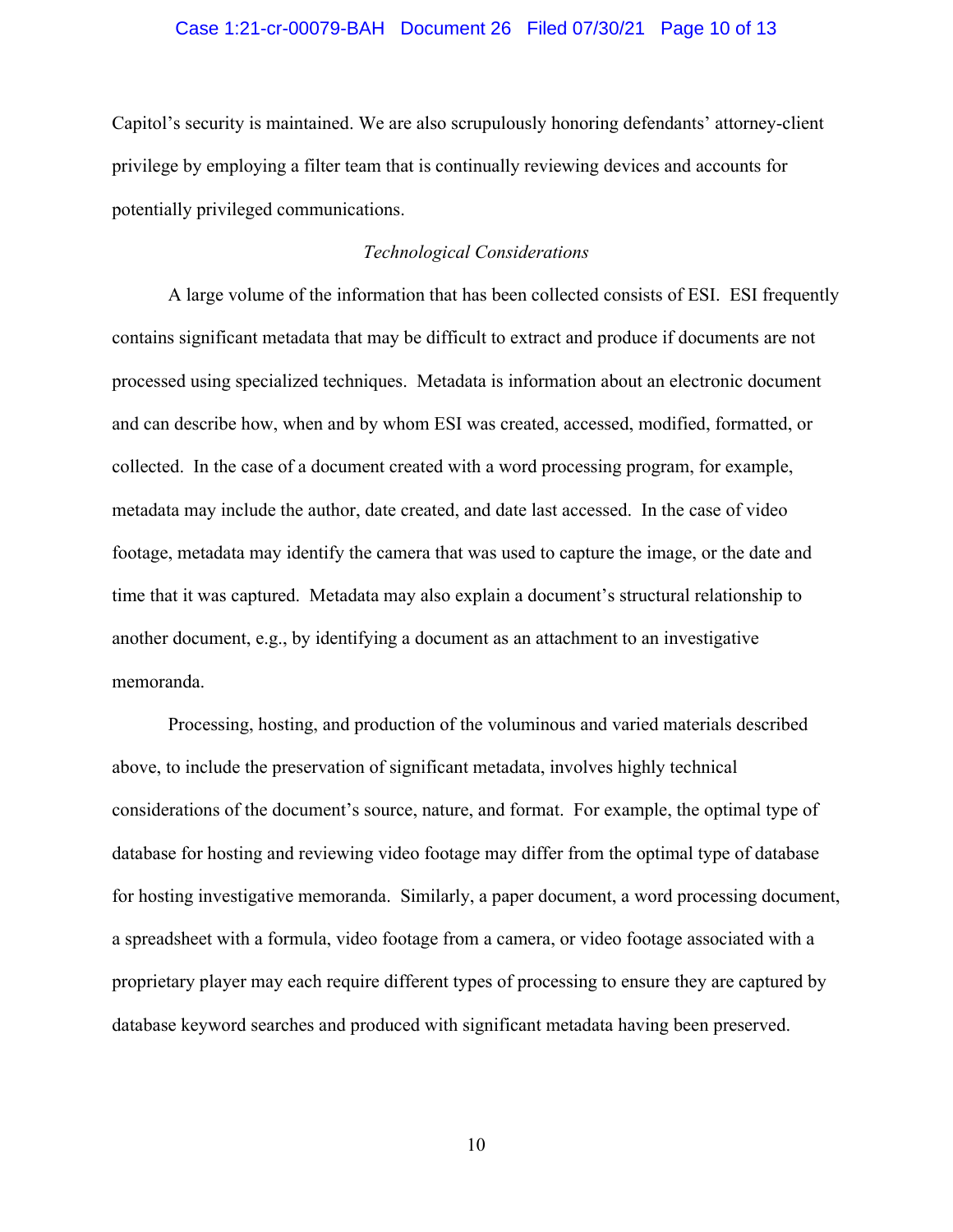## **Involving Defense Counsel in Voluminous Discovery Plan**

The Discovery Team regularly meets with FPD leadership and technical experts with respect to discovery issues. Given the volume of information that may be discoverable, FPD is providing input regarding formats that work best with the review tools that Criminal Justice Act panel attorneys and Federal Defender Offices have available to them. Due to the size and complexity of the data, we understand they are considering contracting with third party vendors to assist them (just as the United States Attorney's Office has done for this matter). So as to save defense resources and to attempt to get discovery more quickly to defense counsel, there were efforts made to see if FPD could use the same vendor as the United States Attorney's Office to set up a similar database as the government is using for reviewing the ESI, but for contractual and technical reasons we have recently learned that was not feasible. We are in the on-going process of identifying the scope and size of materials that may be turned over to FPD with as much detail as possible, so that FPD can obtain accurate quotes from potential database vendors. It is hoped that any databases or repositories will be used by FPD offices nationwide that are working on Capitol Breach cases, counsel that are appointed under the Criminal Justice Act, and retained counsel for people who are financially unable to obtain these services. A database will be the most organized and economical way of ensuring that all counsel can obtain access to, and conduct meaningful searches upon, relevant voluminous materials, e.g., thousands of hours of body worn camera and Capitol CCV footage, and tens of thousands of documents, including the results of thousands of searches of SCA accounts and devices.

# **Compliance with Recommendations Developed by the Department of Justice and Administrative Office of the U.S. Courts Joint Working Group on Electronic Technology**

As is evidenced by all of the efforts described above, the United States is diligently working to comply with the *Recommendations for Electronically Stored Information (ESI)*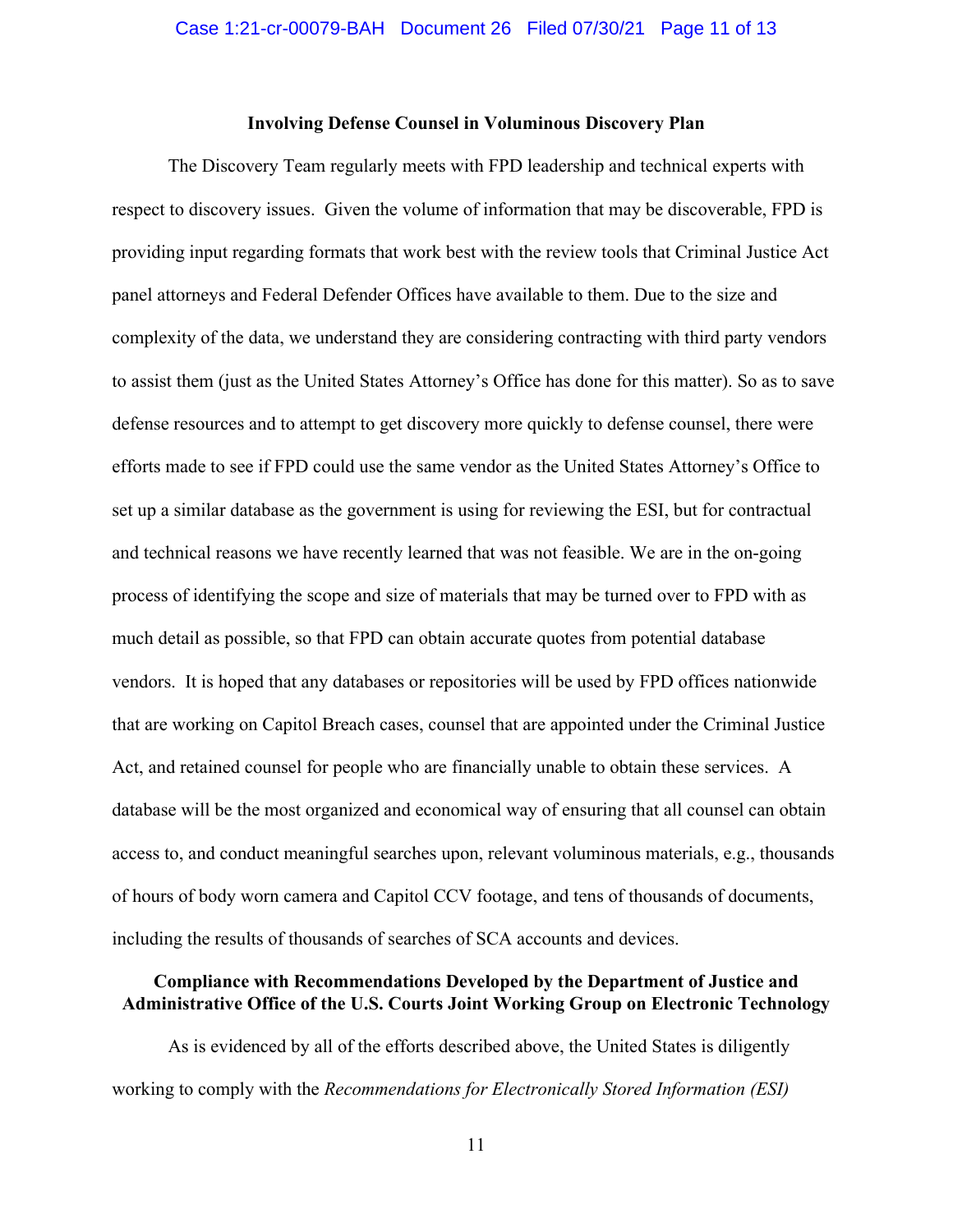## Case 1:21-cr-00079-BAH Document 26 Filed 07/30/21 Page 12 of 13

*Discovery Production* developed by the Department of Justice and Administrative Office of the U.S. Courts Joint Working Group on Electronic Technology in the Criminal Justice System in February 2012.<sup>1</sup> See https://www.justice.gov/archives/dag/page/file/913236/download. For example, we are: (1) including individuals with sufficient knowledge and experience regarding ESI; (2) regularly conferring with FPD about the nature, volume and mechanics of producing ESI discovery; (3) regularly discussing with FPD what formats of production are possible and appropriate, and what formats can be generated and also maintain the ESI's integrity, allow for reasonable usability, reasonably limit costs, and if possible, conform to industry standards for the format; (4) regularly discussing with FPD ESI discovery transmission methods and media that

<sup>&</sup>lt;sup>1</sup> These *Recommendations* are explicitly referenced in the Advisory Committee Note to Rule 16.1. Importantly, the two individuals primarily responsible for developing the Recommendations are Associate Deputy Attorney General Andrew Goldsmith, who (as noted earlier) is working closely with the prosecution's Discovery Team, and Sean Broderick, the FPD's National Litigation Support Administrator, who is playing a similar role for the D.C. Federal Defender's Office on electronic discovery-related issues. Messrs. Goldsmith and Broderick have a long history of collaborating on cost-effective ways to address electronic discovery-related issues, which undoubtedly will benefit all parties in this unprecedented undertaking.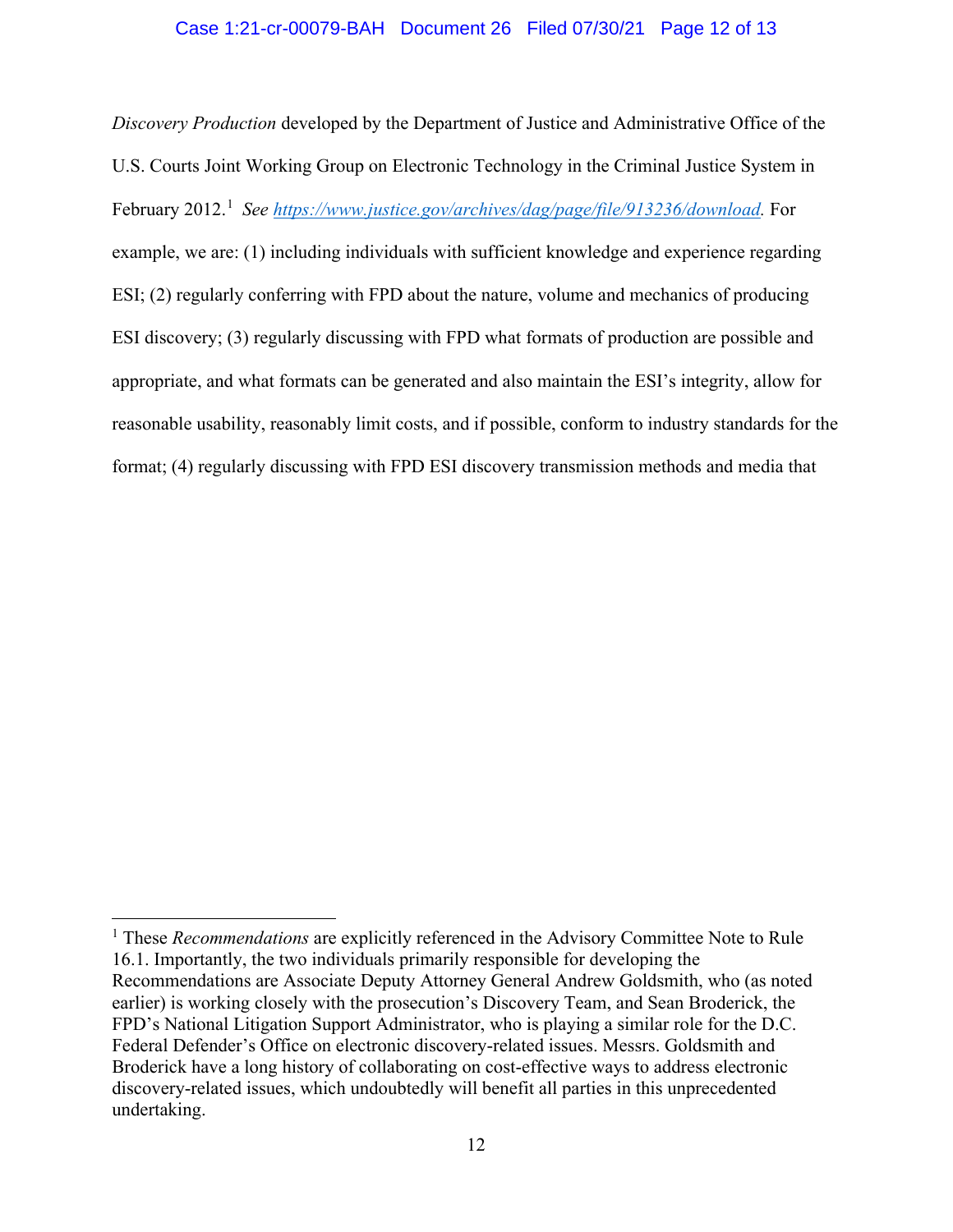promote efficiency, security, and reduced costs; and (5) taking reasonable and appropriate

measures to secure ESI discovery against unauthorized access or disclosure.

Respectfully submitted,

CHANNING D. PHILLIPS Acting United States Attorney DC Bar No. 415793

By: /s/ Monica A. Stump MONICA A. STUMP Assistant United States Attorney—Detailee PA Bar No. 90168 Nine Executive Drive Fairview Heights, IL 62208 monica.stump@usdoj.gov (618) 622-3860

 $By:$ 

EMILY A. MILLER Capitol Breach Discovery Coordinator DC Bar No. 462077 555 Fourth Street, N.W., Room 5826 Washington, DC 20530 Emily.Miller2@usdoj.gov (202) 252-6988

 $\mathbf{By:}$ 

GEOFFREY A. BARROW Capitol Breach Discovery Team, Detailee DC Bar No. 462662 1000 Southwest Third Avenue, Suite 600 Portland, Oregon 97204 Geoffrey.Barrow@usdoj.gov (503) 727-1000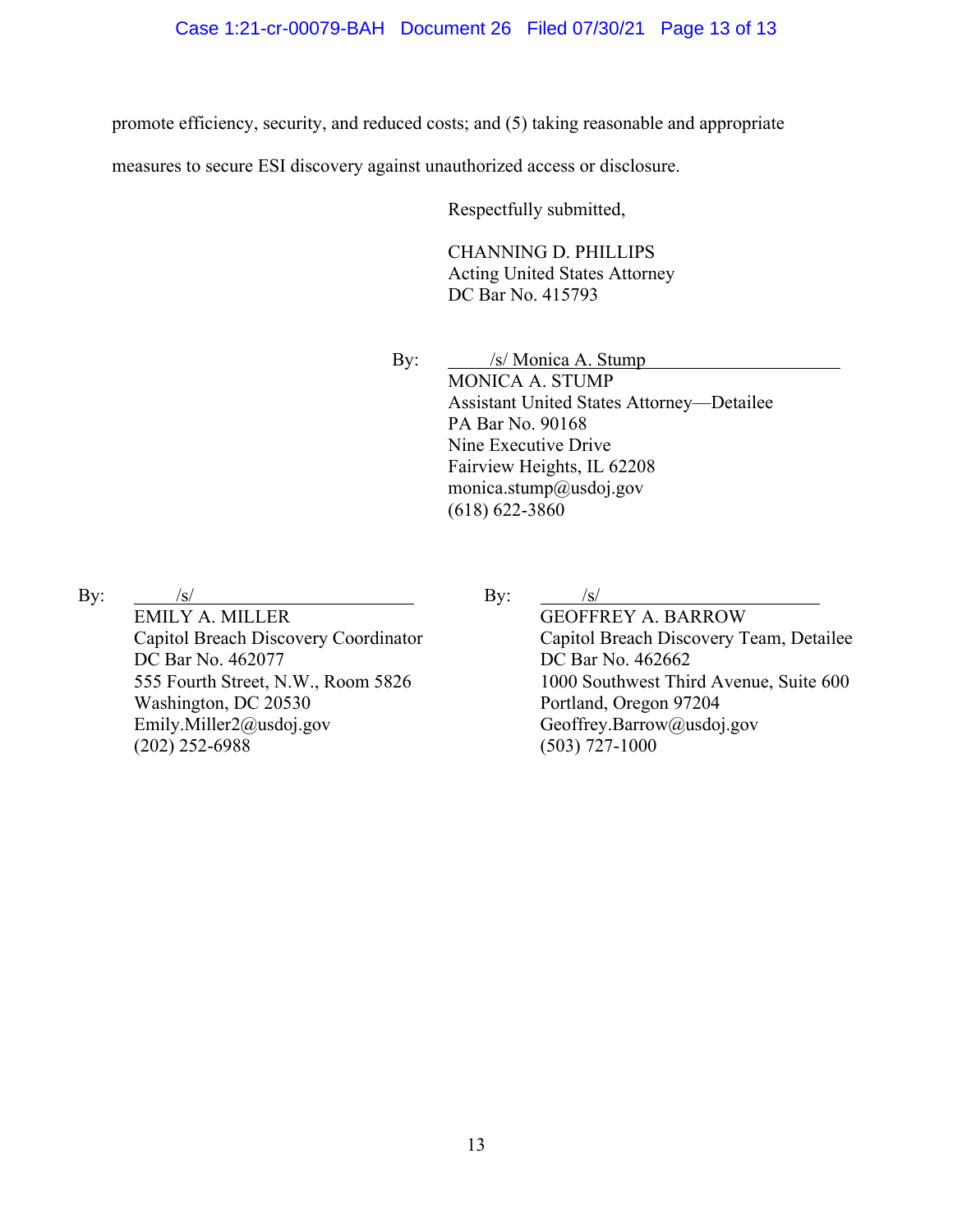# Case 1:21-cr-00079-BAH Document 26-1 Filed 07/30/21 Page 1 of 2

# **EXHIBIT A Additional Examples of Defense Discovery Requests**

| $\mathbf{1}$   | "Videos in the government's possession that filmed the interior of the capital building from approximately 2:50 PM to 3:35 PM on<br>January 6, 2021."                                                                                                                                                                                                                                                                                                                                                                                                                                                                                   |
|----------------|-----------------------------------------------------------------------------------------------------------------------------------------------------------------------------------------------------------------------------------------------------------------------------------------------------------------------------------------------------------------------------------------------------------------------------------------------------------------------------------------------------------------------------------------------------------------------------------------------------------------------------------------|
| $\sqrt{2}$     | "[A]ll photographs or video footage obtained or confiscated by the government from outside sources during the investigation of<br>this case are material to the defense's preparation."                                                                                                                                                                                                                                                                                                                                                                                                                                                 |
| $\overline{3}$ | "Our position is that the government must identify any evidence it believes to capture [defendant], regardless of whether it intends<br>to rely on the same in its case in chief."                                                                                                                                                                                                                                                                                                                                                                                                                                                      |
| $\overline{4}$ | "Copies of any and all documents, photographs, and video received by the U.S. Attorney's office and/or Metropolitan Police<br>Department or any other law enforcement agency from any law enforcement officer or prosecutor from any other jurisdiction<br>regarding this case."                                                                                                                                                                                                                                                                                                                                                        |
| 5              | "I write to request that the United States review the contents of the FBI's "I" drive and disclose any and all exculpatory evidence<br>identified therein."                                                                                                                                                                                                                                                                                                                                                                                                                                                                             |
| 6              | "Network news outlets aired footage of one or more Officers directing protestors towards doors and seemingly invited them to<br>enter the building -- this is Brady material for our clients."                                                                                                                                                                                                                                                                                                                                                                                                                                          |
| 7              | "The discovery I'm requesting is all video and/or audio footage in which Capitol Police and any other Gov't officials or agents<br>remove barriers and/or interact with protestors who entered the Capitol or gained access to the patios or other structures connected<br>to the Capitol building complex."                                                                                                                                                                                                                                                                                                                            |
| 8              | "This request also includes any video footage, including from cameras owned by MPD (crime and red light) and DDOT (which are<br>operated and maintained by MPD, and to which MPD has access), as well as any footage that government actors reviewed. This<br>request also includes any video footage from MPD District where the defendant was taken, and all body worn camera footage that<br>may have captured any portion of the alleged incident, investigation or arrest of my client."                                                                                                                                           |
|                | "The request includes all Body Worn Camera (BWC) footage from all offices involves in any and all searchers, arrests, and<br>investigations associated with this case and/ or labels with the CCN Number associated with this case; information that will permit<br>undersigned counsel to identify the officer wearing the BWC; metadata related to any and all BWC footage; information from the<br>AUSA's office and/or MPD specifying any edits or redactions made to the footage and the corresponding justifications. Please also<br>provide the access logs for the BWC footage for any and all officers involved in this case." |
| 9              | "All photographs, including those of the defendant, sketches, diagrams, maps, representations or exhibits of any kind, that<br>relate to this case, regardless of whether the government intends to introduce them in its case-in-chiefIncluding all video<br>recordings related to the January 6, 2021 events."                                                                                                                                                                                                                                                                                                                        |
| 10             | "I further request that you review all documentation related to or generated in connection with this case that may be outside of the<br>government's official case file (e.g., materials in the FBI's "I-Drive" or other similar repositories of investigation documents in the<br>possession of federal or local agencies or law enforcement authorities."                                                                                                                                                                                                                                                                             |